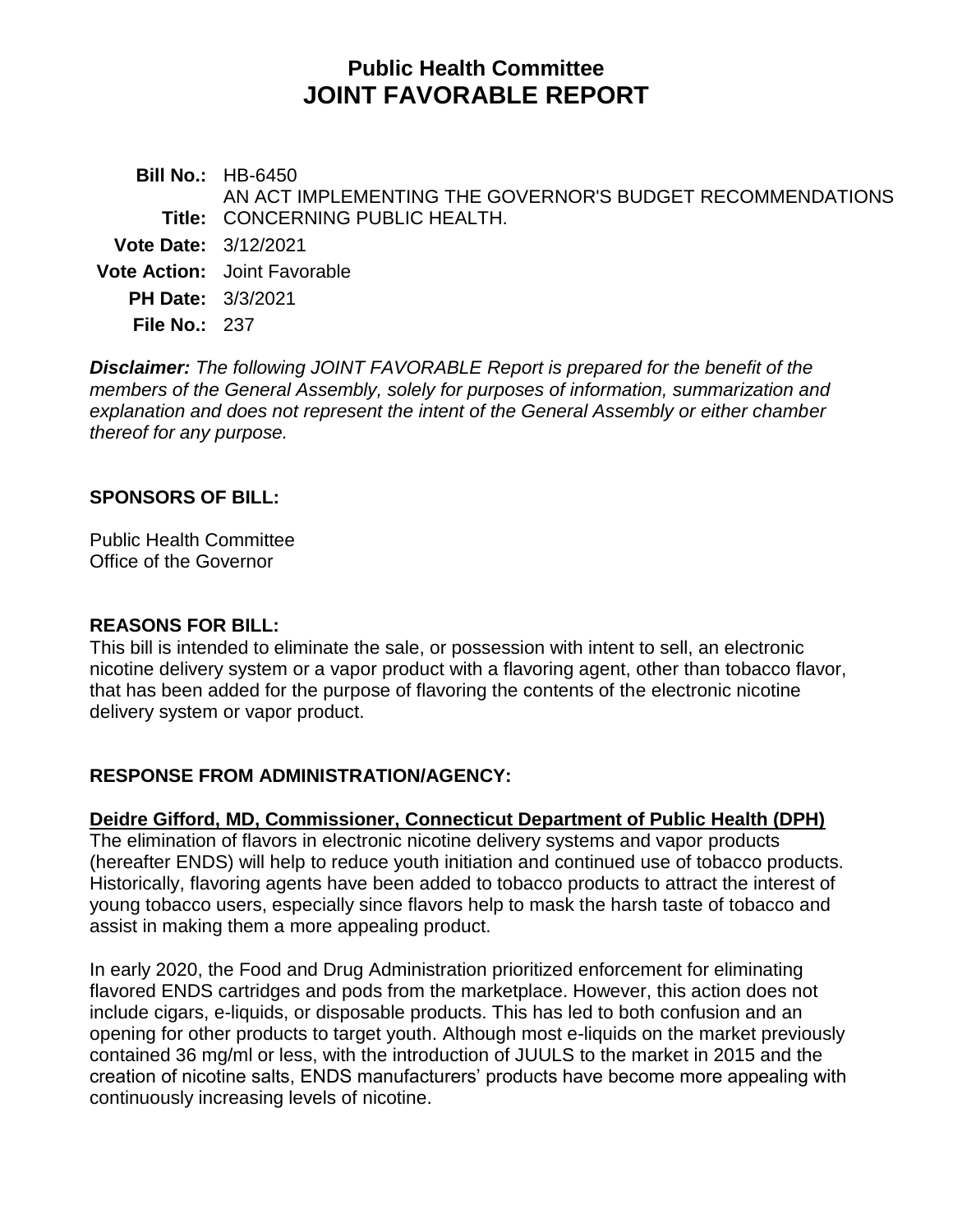The Department of Public Health (DPH) strongly supports House Bill 6450.

## **Miriam Delphin- Rittman, Commissioner, Connecticut Department of Mental Health and Addiction Services (DMHAS)**

Because adolescent brains are uniquely vulnerable to the effects of nicotine and nicotine addiction, DMHAS strongly supports the Governor's proposed interventions designed to reduce the likelihood of electronic cigarette use by youth. Studies show nicotine has a detrimental effect on the adolescent brain, altering normal development that can impact that person for the rest of their life.

This law would require DMHAS inspectors to conduct unannounced checks on registered ENDS dealers to determine compliance with the ban on flavors. DMHAS is in strong support of HB 6450.

## **Melissa McCaw, Secretary, Connecticut Office of Policy and Management (OPM)**

Governor Lamont is proposing policy interventions designed to reduce the likelihood of electronic cigarette use by youth.

The Governor is calling for a ban on the sale of any electronic nicotine delivery systems (ENDS) and vapor products with a flavoring agent other than tobacco flavor. Data from the 2019 Connecticut School Health Survey indicate that, although the rate of smoking combustible cigarettes among CT high schoolers continues to decline and is now 3.7%, the prevalence of e-cigarette use among high schoolers continues to explode and is now 27.0%.

Governor Lamont is also recommending capping the maximum level of nicotine in ENDS and vapor products allowed to be sold in Connecticut at 35 milligrams per milliliter. Prohibiting the sale of products having greater nicotine concentration levels will protect youth and young adult users by making these products less addictive.

Finally, the Lamont administration is proposing to increase penalties for sales to minors with the expectation that retailers will be compelled to comply with the stricter law, resulting in fewer youth trying or becoming addicted to nicotine.

# **Victoria Veltri, Executive Director, Connecticut Office of Health Strategy (OHS)**

Sections 7 and 8 of the HB 6450 will resolve a persistent challenge in the State's management of the All-Payer Claims Database ("APCD"), established pursuant to Conn. Gen. Stat. § 19a-755a. This comprehensive tool provides the State and approved researchers the data necessary to analyze health care trends; consumers with meaningful information about the cost and quality of health care services and policymakers with comprehensive analysis of the data to help inform health policy. Section 7 permits Access Health CT to increase assessments or user fees in order to make up the funding shortfall. Section 8 recognizes a new funding mechanism for the Health Information Exchange (HIE).

# **Mark D. Boughton, Commissioner, Connecticut Department of Revenue Services (DRS)**

The Connecticut Department of Revenue Services (DRS) strongly supports the proposed legislation, specifically, Sections 1 through 6, which would prohibit the sale of flavored vaping products, set more stringent nicotine content limits in electronic nicotine delivery systems, and establish penalties for underage sale of these products.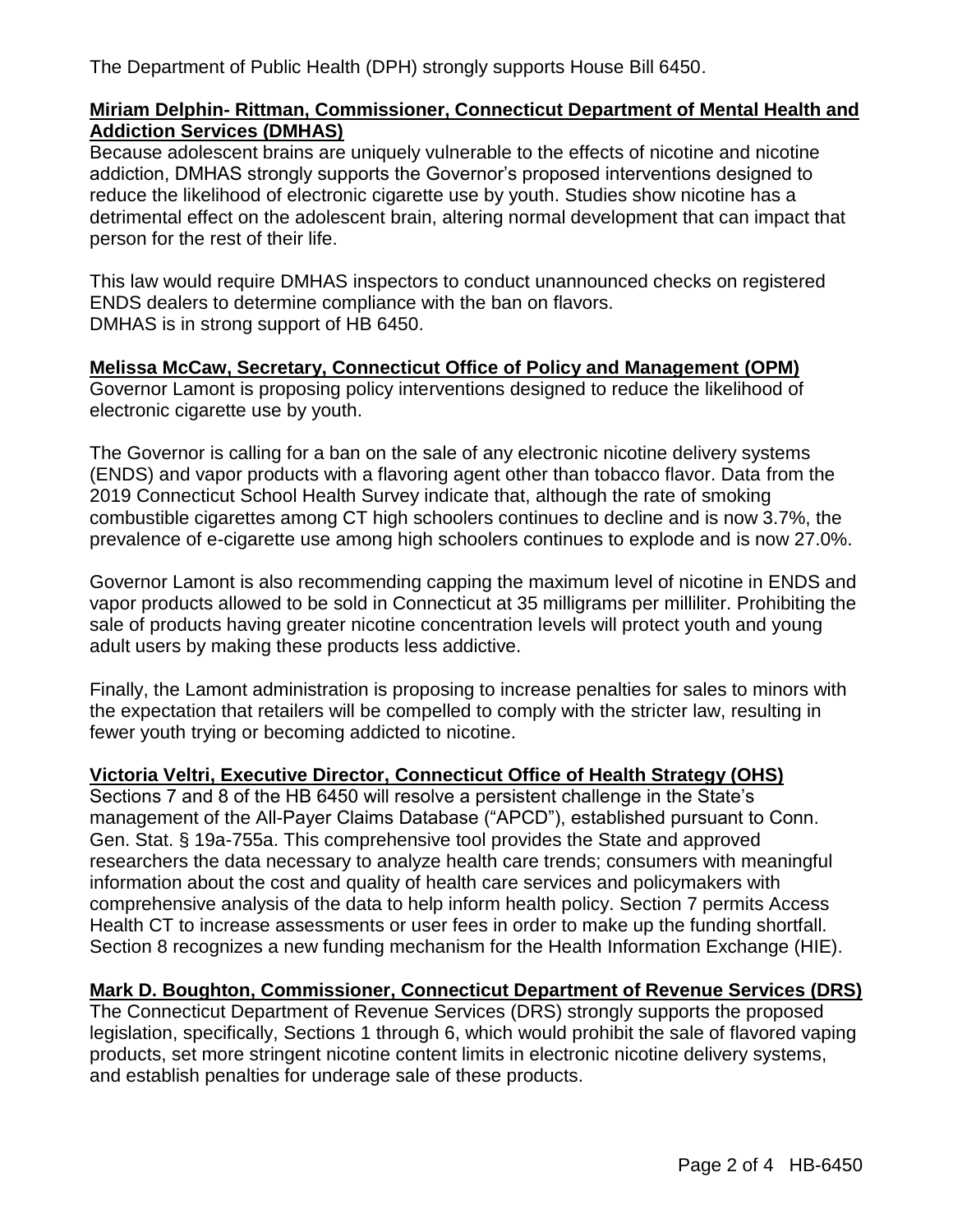The DRS primary role on this front is to administer Connecticut tax laws relating to ecigarette, vaping, and tobacco products. Tobacco 21 set forth a regulatory structure where DRS, in collaboration with fellow agencies, deploys resources that prevent underage usage. Sections 1 through 6 will enhance oversight, provide additional tools to restrict retail access to these harmful and potentially addictive products, and establish substantial consequences for retailers who fall short in their responsibilities.

## **NATURE AND SOURCES OF SUPPORT:**

#### **Nancy Alderman, President, Environment and Human Health**

A growing number of studies find that some of the liquids used in e-cigarettes contain flavorings whose inhalation has been associated with lung problems, ranging from irritation to a rare but serious lung disease. Flavorings are particularly worrisome because they "have a history of being known as respiratory toxins." Because the devices produce an ultrafine aerosol, the vapors with their chemical flavorings go deep into the lungs.

#### **Kathleen Silard, Stamford Health**

Stamford Health supports restricting the sale of nicotine products that cause, in the long-term, known illnesses. We encourage restricting the sale of flavored products that tend to encourage young people to use nicotine products in the future. We are all aware of the almost 3,000 hospitalizations and 68 deaths of individuals in connection with vaping in 2019 and 2020. Hospitals have an important role to play in addressing this public health problem. The legislation would be an important step to helping curb this harmful activity.

#### **Melisa Luginbuhl, Deputy Director, Amplify, Inc.**

Tobacco use is a significant threat to the health of users, and it creates a substantial burden for healthcare systems. Vaping of tobacco products is a more recent and growing issue. The use of flavors in tobacco products poses a substantial risk with respect to the prevalence of use of tobacco products which poses a risk to the health of individuals and to the financial "health" of the healthcare system.

Multiple studies in both youth and young adults have found flavors as a major reason for use of e-cigarettes, hookahs, cigars, menthol cigarettes, and smokeless tobacco.

#### **Additional Sources of Support include:**

Melanie Sue Collins, MD, Pediatric Pulmonologist, Connecticut Children's Medical Center Alyssa S. Bennett, MD, Adolescent Medicine, Connecticut Children's Medical Center Megan Purvis, Social Work Intern, Connecticut Prevention Network

## **NATURE AND SOURCES OF OPPOSITION:**

#### **Tim Andrews, Director of Consumer Issues, Americans for Tax Reform**

HB 6450 is misguided legislation which seeks to restrict access to lifesaving, reduced-risk tobacco alternatives, such as e-cigarettes, through flavor bans proven critical to the process of helping adults quit smoking. Traditional combustible tobacco products remain one of the